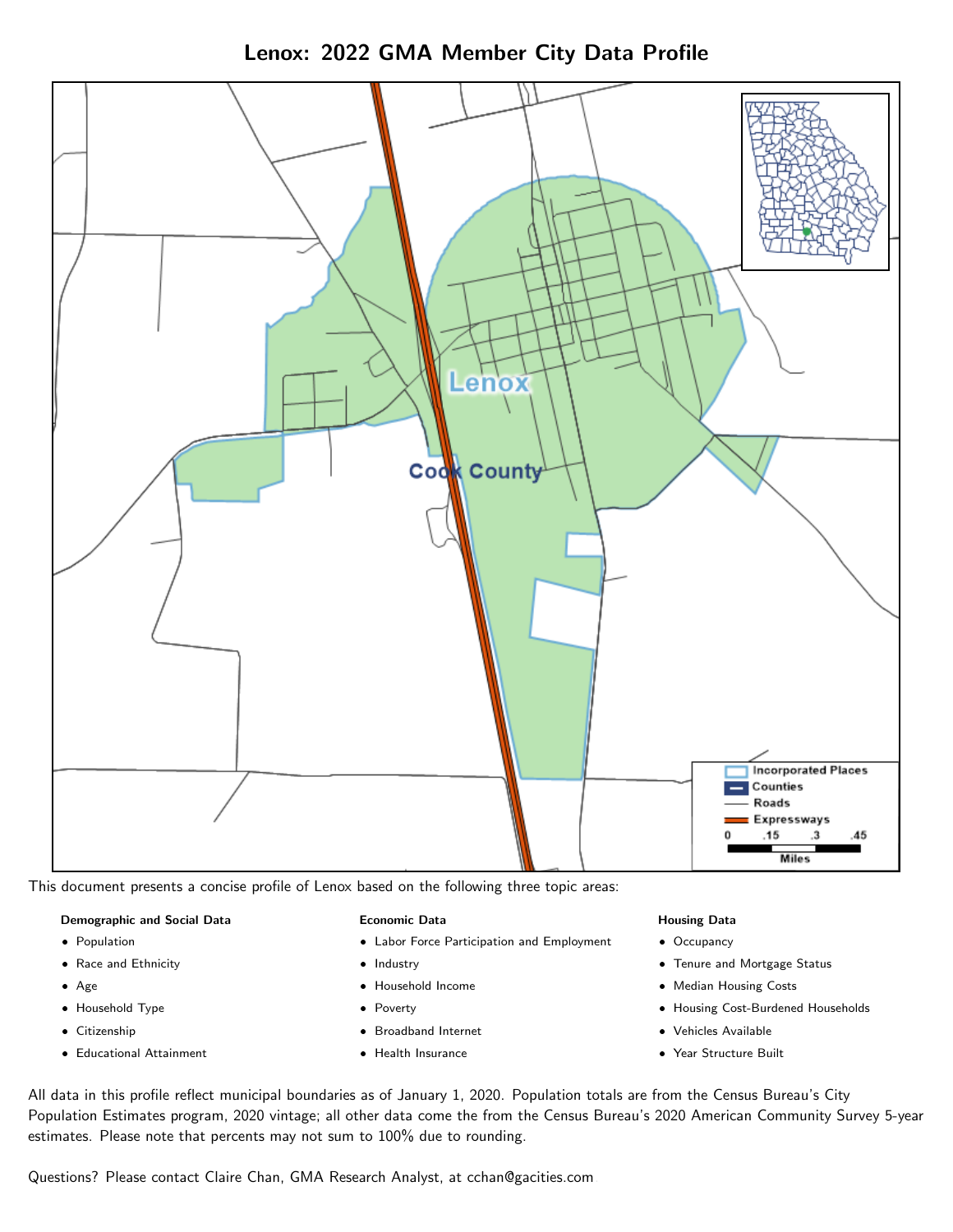# Lenox: Demographic and Social



Age Male **Female** 85 and over 80-84 75-79 70-74 65-69 60-64 55-59 50-54 45-49 40-44 35-39 30-34 25-29 20-24 15-19 10-14 5-9 Under 5

0% 2% 4% 6% 8% 10% 12%

Source: American Community Survey, 2020 5-year estimates, table B01001 Source: American Community Survey, 2020 5-year estimates, table B11001

## **Citizenship**

 $12\%$  10% 8% 6% 4%



Source: American Community Survey, 2020 5-year estimates, table B05002 Source: American Community Survey, 2020 5-year estimates, table B15002

## Race and Ethnicity



Source: U.S. Census Bureau, City Population Estimates, 2020 vintage Source: American Community Survey, 2020 5-year estimates, table B03002

## Household Type



## Educational Attainment



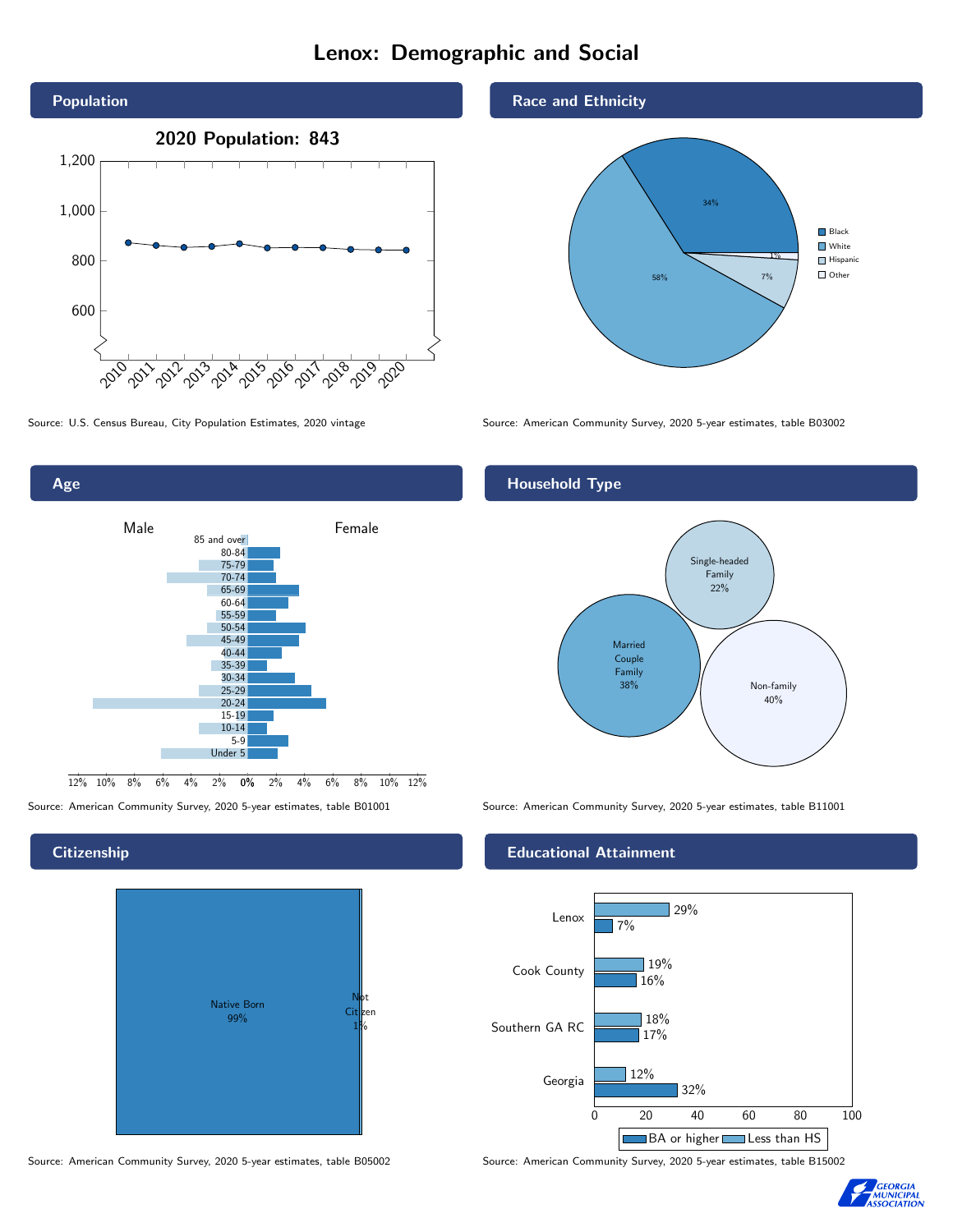# Lenox: Economic







Source: American Community Survey, 2020 5-year estimates, table B23001 Note: Unemployment rate is based upon the civilian labor force.



| Agriculture, forestry, fishing and hunting, and mining      | $4\%$ |
|-------------------------------------------------------------|-------|
| Construction                                                | 3%    |
| Manufacturing                                               | 12%   |
| <b>Wholesale Trade</b>                                      | 4%    |
| Retail Trade                                                | 42%   |
| Transportation and warehousing, and utilities               | 8%    |
| Information                                                 | $0\%$ |
| Finance and insurance, real estate, rental, leasing         | $4\%$ |
| Professional, scientific, mgt, administrative, waste mgt    | $2\%$ |
| Educational services, and health care and social assistance | 11%   |
| Arts, entertainment, recreation, accommodation, food        | 7%    |
| service                                                     |       |
| Other services, except public administration                | 3%    |
| Public administration                                       | $0\%$ |

Source: American Community Survey, 2020 5-year estimates, table C24030



Source: American Community Survey, 2020 5-year estimates, tables B19013 and B19025 Source: American Community Survey, 2020 5-year estimates, table B17010



Source: American Community Survey, 2020 5-year estimates, table B28002 Source: American Community Survey, 2020 5-year estimates, table B18135

Poverty



# **Health Insurance**